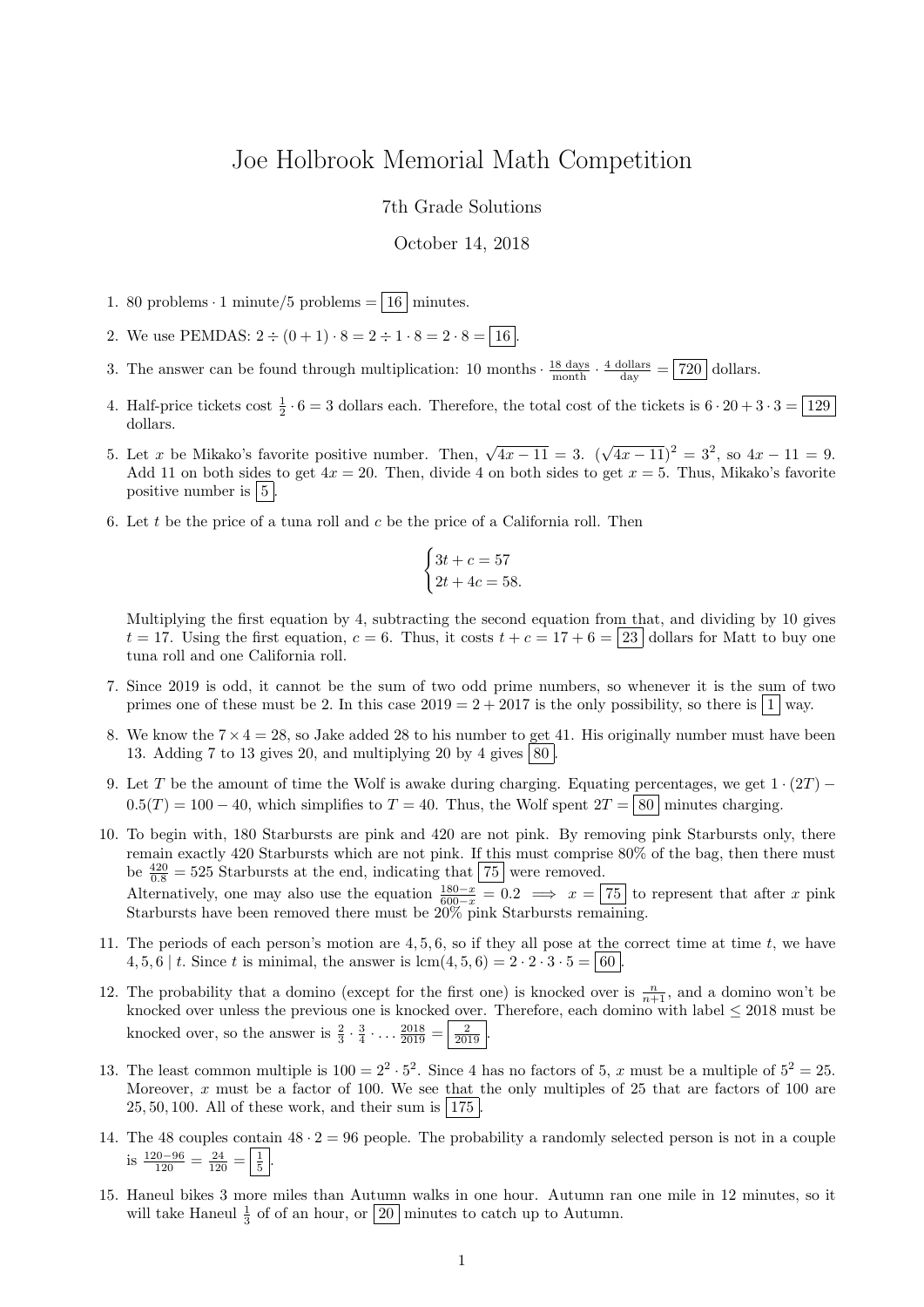- 16. Haneul can cut 6 trees down in one hour. Haneul and Handel together can cut 10 trees down in one hour, so Handel can cut 4 trees down in one hour. Hence, it will take Handel  $\frac{24}{4} = \boxed{6}$  hours to cut down 24 trees.
- 17. Let  $h$  be the length of the altitude to the side with length 13. Since this is a 5-12-13 right triangle, its area is  $\frac{5 \cdot 12}{2} = 30$ . However, the area may also be computed as  $\frac{13 \cdot h}{2}$ . Solving the equation  $\frac{13 \cdot h}{2} = 30$  yields the answer of  $h = \frac{60}{13}$ .
- 18. Since the ratio of side-lengths between two pentagons is  $\frac{3}{5}$ , the ratio of the areas of the two pentagons is  $\left(\frac{3}{5}\right)^2 = \frac{9}{25}$ . Let the area of the larger pentagon be x. Then

$$
\frac{9}{25} = \frac{x}{35} \implies x = 35 \cdot \frac{9}{25} = \boxed{\frac{63}{5}}.
$$

- 19. The number of people in the room must be divisible by 40. If it is  $40k$ , then  $25k$  people like chocolate and 24k like vanilla. This means at least  $24k + 25k - 40k = 9k$  people must like both; if any fewer like both then the total exceeds 40k. Thus the smallest number of people is  $\boxed{9}$  when  $k = 1$ . This works if 9 like both, 16 like only chocolate, and 15 like only vanilla.
- 20. Sebastian's total purchase cost  $10 4.61 = $5.39$ . Since each apple costs a whole number of cents, the number of apples he bought must be a factor of 539 which lies between 1 and 30. Since  $539 = 7^2 \cdot 11$ , the only such factors are 7 and 11. Therefore, the answer is  $7 + 11 = 18$ .
- 21. The common difference is irrelevant here. It is well known that the sum of the terms of an arithmetic sequence is the average of the first and last terms multiplied by the number of terms. The average of the first and last terms is their sum divided by 2, which is 25. Therefore, the answer is  $25 \cdot 3000 = | 75000 |$
- 22. Since there are only 3 colors, each row and column must contain one square of each color. There are 3! ways to choose the locations of the red squares such that there is one in every row and column. Next, we see that regardless of the choice of the location of the green square in the first row (among 2 choices), there is a unique way of filling the board. Thus, there are  $6 \times 2 \times 1 = |12|$  ways to color the grid.
- 23. Let [P] denote the area of figure P. First, note that ∠EOG = ∠DOB. Also,  $OE = OG = 3$  and  $OD = OB = 5$ . By SAS similarity,  $\triangle EOG \sim \triangle DOB$  with ratio  $\frac{3}{5}$ . Since the ratio of the areas of similar figures is equal to the square of the ratio of the sides,  $[EOG] = \frac{9}{25} [DOB]$ . Similarly,  $[GOF] = \frac{9}{25} [DOA]$ . Then

$$
\frac{[ABD]}{[EFG]} = \frac{[DOB] + [DOA]}{[EOG] + [GOF]} = \frac{[DOB] + [DOA]}{\frac{9}{25}[DOB] + \frac{9}{25}[DOA]} = \boxed{\frac{25}{9}}.
$$



- 24.  $4^{1010} \cdot 5^{2018} = 2^{2020} \cdot 5^{2018} = 4 \cdot 10^{2018}$  has  $\boxed{2019}$  digits.
- 25. The sum  $\frac{p}{q} + \frac{q}{p}$  can be rewritten as  $\frac{p^2+q^2}{pq} = \frac{(p+q)^2-2pq}{pq}$  $\frac{p}{pq}$ . Using Vieta's Formulas,  $p+q = -5$  and  $pq = -17$ . Plugging these values into the above fraction yields the answer of  $\frac{(p+q)^2-2pq}{pq} = \frac{25+34}{-17} = \frac{59}{-17}$ .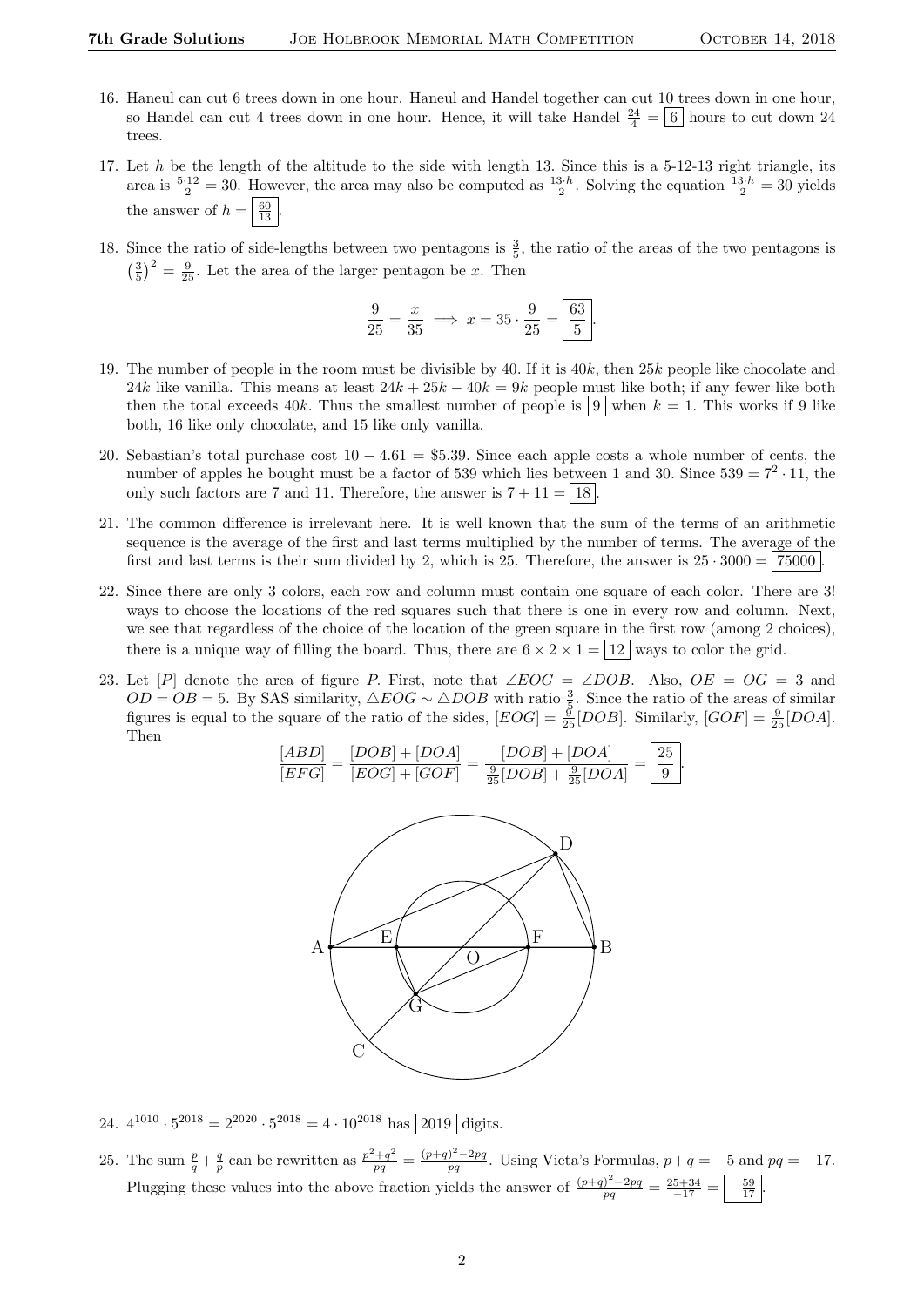- 26. Since Julia's mattress has to be next to Simran's, we can consider the two mattresses as one block. Within that block, there are 2 ways to arrange the mattresses. The same reasoning applies to Rina's and Kalina's mattresses. Thus, ignoring the fact that Julia refuses to sleep next to Sonya, there are  $2 \cdot 2 \cdot 3! = 24$  ways to order the five people. Now, we must subtract the arrangements in which Sonya is next to Julia. Here, we must modify our two blocks: there must be one with Julia, Simran, and Sonya, and there must be another with Rina and Kalina. Within the 3-mattress block, there are 2 posible arrangements, since Julia has to be between Simran and Sonya. In the 2-mattress block, there are also 2 possible arrangements. Therefore, there are  $2 \cdot 2 \cdot 2! = 8$  arrangements in which Julia is next to Sonya. Thus, the final answer is  $24 - 8 = 16$ .
- 27. Let the original slice of cheese have size 1. Then the sizes of the three cut-up pieces, in decreasing order of size, are  $\frac{1}{(x+1)^2}$ ,  $\frac{x}{(x+1)^2}$ , and  $\frac{x}{x+1}$ . Setting the former equal to the sum of the latter two yields the equation

$$
\frac{1}{(x+1)^2} = \frac{x}{(x+1)^2} + \frac{x}{x+1} \implies x^2 + 2x - 1 = 0 \implies x = \boxed{\sqrt{2} - 1},
$$

as  $x > 0$ .

Alternative Solution: Since the sum of the sizes of the two smaller pieces is equal to the size of the largest piece, it follows that the largest piece has size  $\frac{1}{2}$ . Therefore,  $\frac{1}{(x+1)^2} = \frac{1}{2} \implies x = \sqrt{2} - 1$ , as above.

28. The set  $\{a_l, a_{l+1}, \ldots, a_{r-1}, a_r\}$  is an arithmetic sequence, meaning that its median is the average of the first and last elements. This is  $\frac{a_l+a_r}{2} = \frac{2l+2r}{2} = l+r = 2019$ . *l* must be at least 1 and at most 1009 (since  $l < r$ , so the number of possible pairs is | 1009 |

Alternatively, note that  $l \le 1009$  and by symmetry  $r = 2019 - l$  is fixed, so each of the 1009 choices of l yields exactly one pair, as before.

29. Let the radius of circle C be denoted by r. Let circles A, B, and C have centers  $O_A$ ,  $O_B$ , and  $O_C$ , respectively. Let the tangency point of circle B with line  $\ell$  be Y, and let the tangency point of circle C with line  $\ell$  be Z. Furthermore, let P be the foot of the perpendicular from  $O_C$  to segment  $O_BY$ . The length of segment  $O_B P$  equals  $O_B Y - PY = O_B Y - O_C Z = \frac{1}{2} - r$ . In addition, the length of segment  $O_c P$  equals the length of ZY, which equals  $\frac{1}{2} \cdot O_A O_B = \frac{1}{2}$ . Finally, the length of segment  $O_B O_C$  equals the sum of the radii of circles B and C, which is  $r + \frac{1}{2}$ .

Applying the Pythagorean Theorem to right triangle  $O_CPO_B$  yields

$$
\left(\frac{1}{2} + r\right)^2 = \left(\frac{1}{2} - r\right)^2 + \left(\frac{1}{2}\right)^2.
$$

Therefore, by the Difference of Squares Identity,

$$
\left(\frac{1}{2} + r\right)^2 - \left(\frac{1}{2} - r\right)^2 = (2r) \cdot (1) = \frac{1}{4} \implies r = \frac{1}{8}.
$$

Hence, the area of circle C is  $\pi r^2 = \pi \left(\frac{1}{2}\right)$ 8  $\bigg\}^2 = \bigg[\frac{\pi}{a}\bigg]$  $\frac{1}{64}$ 

Note: Imagine that you continued this process by constructing a circle  $D$  be externally tangent to circle C, circle B and line  $\ell$ , then a circle E externally tangent to circle D, circle B, and line  $\ell$ , and so on. This process generates some of the Ford Circles. The Ford Circles are intimately tied to Farey Sequences, which are of great importance in number theory.

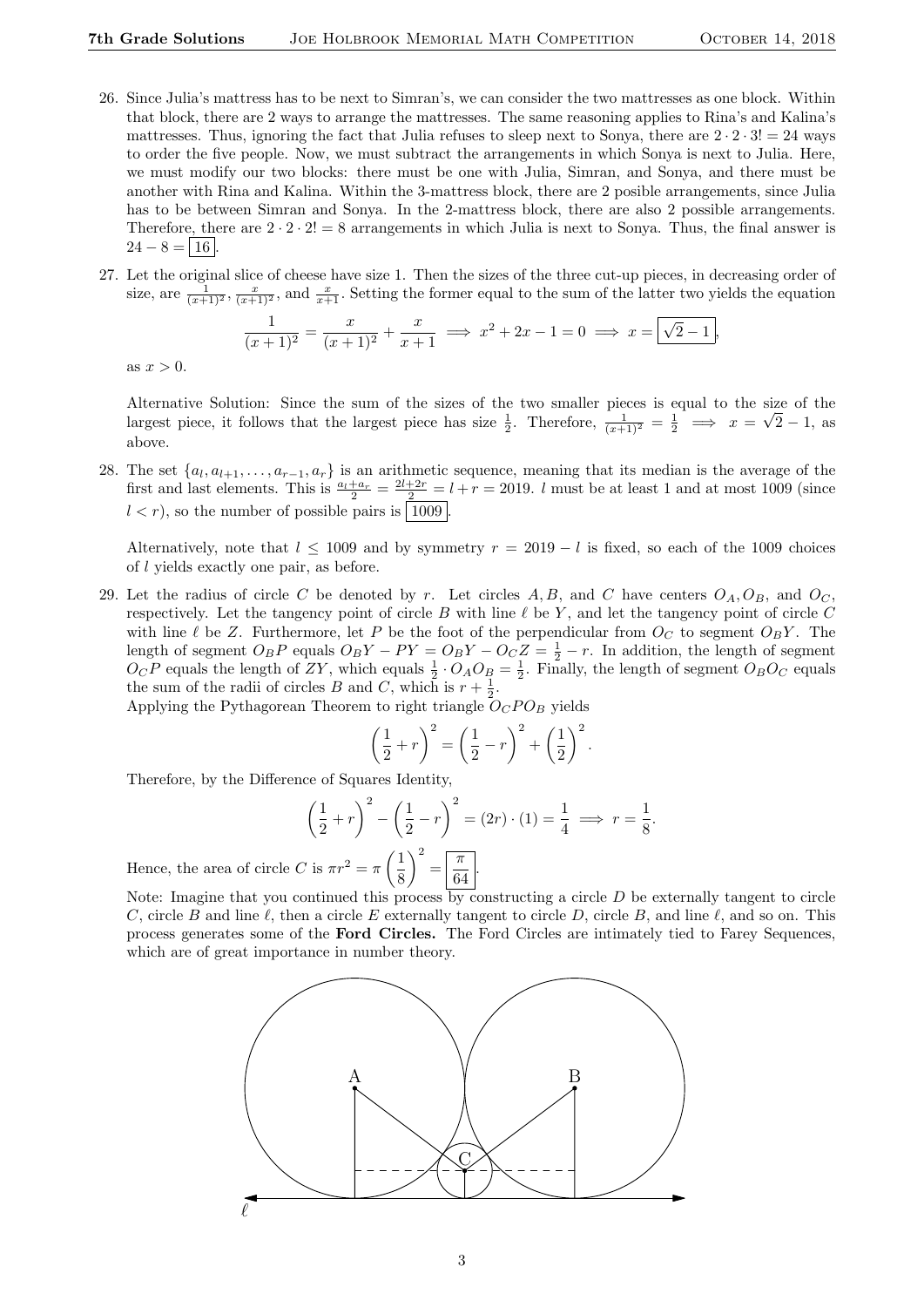- 30. This is a problem involving conditional probability. Let A be the event that Bryan gets an evil character, and let B be the event that Bryan says he gets an evil character. We wish to compute  $P(A|B)$ . By the formula,  $P(A|B) = \frac{P(A \cap B)}{P(B)}$ . We compute  $P(A \cap B) = \frac{1}{3}(1 - \frac{1}{4}) = \frac{1}{3}\frac{3}{4} = \frac{1}{4}$ .  $P(B)$  is the sum of this and the probability of Bryan getting a good character but saying he has an evil character  $(P(\overline{A} \cap B))$ , which is  $\frac{2}{3}\frac{1}{2} = \frac{1}{3}$ . Thus,  $P(B) = \frac{1}{3} + \frac{1}{4} = \frac{7}{12}$  and  $P(A|B) = \frac{1}{4} \div \frac{7}{12} = \frac{3}{7}$ .
- 31. To solve for the coordinates of points A and B, we need to solve the equation  $x^2 + 6x + 8 = -x^2 x + 2$ . Moving the terms to the left-hand side yields  $2x^2 + 7x + 6 = 0$ . The quadratic formula yields roots  $x = -2$ and  $x = -\frac{3}{2}$ . Plugging these x-values back into  $y = x^2 + 6x + 8$ , we find that the coordinates of A and B are  $(-2,0)$  and  $\left(-\frac{3}{2},\frac{5}{4}\right)$ . Applying the formula for slope gives an answer of  $\frac{1.25-0}{-1.5-(-2)} = \left|\frac{5}{2}\right|$ .
- 32. Denote each move up by U and each move to the right by R. Then, the path can be written as a sequence of Us and Rs. In order to find the number of paths, we can just find the number of sequences, which can be done by choosing where the Us are placed. The total number of ways to go from  $(0, 0)$  to  $(4, 5)$  is then  $\binom{9}{4} = 126$  since there are 9 total steps and 4 moves up. The number of ways through  $(2, 2)$  is the number of ways from  $(0,0)$  to  $(2,2)$  multiplied by the number of ways from  $(2,2)$  to  $(4,5)$ . This is  $\binom{4}{2}\binom{5}{3} = 60$ . The number of ways avoiding  $(2, 2)$  is thus  $126 - 60 = | 66 |$ .
- 33. All of the terms are of the form  $\frac{1}{n(n+2)}$ . We see that

$$
\frac{1}{n(n+2)} = \frac{1}{2} \cdot \frac{(n+2)-n}{n(n+2)} = \frac{1}{2} \left( \frac{1}{n} - \frac{1}{n+2} \right).
$$

Rewriting each of the terms in this way, the sum becomes

$$
\frac{1}{2}\left[\left(\frac{1}{1}-\frac{1}{3}\right)+\left(\frac{1}{3}+\frac{1}{5}\right)+\cdots+\left(\frac{1}{99}-\frac{1}{101}\right)\right]
$$

This sum telescopes to  $\frac{1}{2}(1 - \frac{1}{101}) = \frac{50}{101}$ .

- 34. We can treat each number as a string of digits, filling in leading zeroes so that all the numbers have 4 digits (since we only care about the digit 9). Then, we want to count the number of 9's in the list 0000, 0001, 0002,  $\dots$ , 9999. Now, note that all the strings of the form abcd where a, b, c, d are base 10 digits are present in the list. Also, the number of times each digit appear in the list must be equal. Since there are 10000 strings of 4 digits each, there are 40000 total digits and the digit 9 must appear  $\vert$ 4000 times.
- 35. First, note that by Vieta's Formulas, the product of the roots of a monic, even-degree polynomial is equal to its constant term. In addition, note that the constant term of a polynomial is equal to the value of the polynomial at  $x = 0$  (since every term except the constant term becomes 0). Since  $P(Q(x))$  is monic and has degree  $3 \cdot 2018$ , the product of its roots is equal to its constant term, which is  $P(Q(0))$ . We may evaluate  $P(Q(0))$  as  $P(Q(0)) = P(2) = 2^{2018} + 2^{2017} + \cdots + 2^2 + 2^1 + 1$ . This is a geometric series which simplifies to  $2^{2019} - 1$ . The smallest power of 2 greater than  $2^{2019} - 1$  is  $2^{2019}$ , so the answer is  $y = 2019$ .
- 36. We see  $ab + 2a + 2b$  and think of completing the rectangle (a.k.a Simon's Favorite Factoring Trick):  $ab+2a+2b+2 = ab+2a+2b+4-2 = (a+2)(b+2)-2$ . If the first two numbers that Simon chooses are a and b, then the first number he writes down is  $(a+2)(b+2)-2$ . If he chooses that number and some other number c, then he erases those two and writes down  $((a+2)(b+2)-2+2)(c+2)-2 = (a+2)(b+2)(c+2)-2$ . This pattern continues for any number of operations. When only one number is written on the board, that number will therefore be  $E = (1 + 2)(2 + 2) \dots (10 + 2) - 2 = \frac{12!}{2} - 2$  regardless of the order that Simon chooses. Then  $\frac{13!}{E} = \frac{13!}{\frac{12!}{2} - 2} = \frac{26}{1 - \frac{4}{12!}}$ , and the integer closest to this fraction is clearly  $\boxed{26}$ .
- 37. For each square, write the number of ways for which it is possible to reach that square. The top row will be 1 1, and for each subsequent row until the middle, since we can choose to come down on each cell, the numbers along the row will be equal to the product of the number in the previous row and the number of squares in that row. A similar statement holds after the middle row, except we can't come down from the edge squares. A quick computation now yields  $1 \times 2 \times 4 \times 6 \times 4 \times 2 = 384$  ways to get to the bottom right square.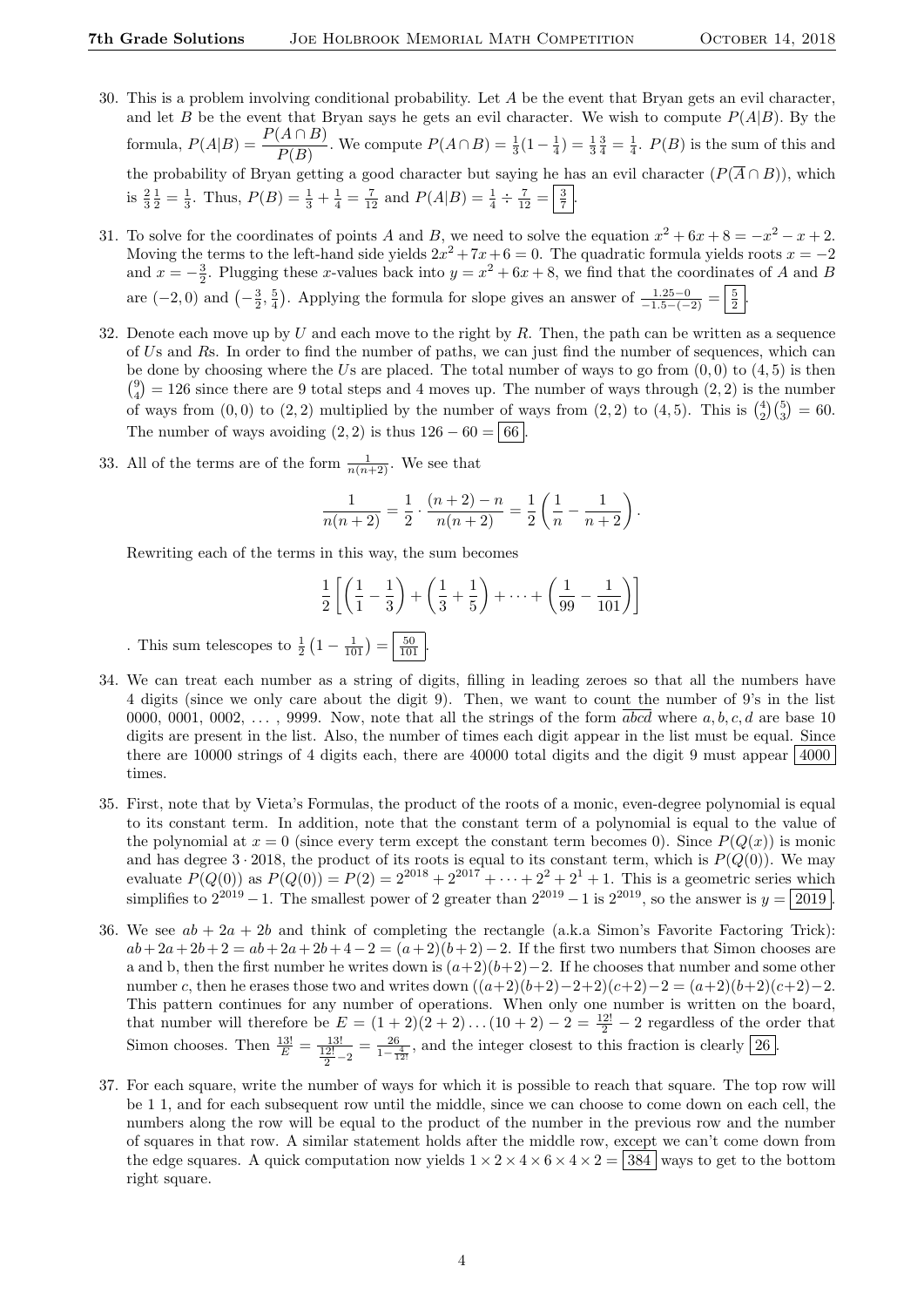|    |            | $\mathbf 1$ | $\mathbf{1}$   |                |    |
|----|------------|-------------|----------------|----------------|----|
|    | $\sqrt{2}$ | $\sqrt{2}$  | $\overline{2}$ | $\overline{2}$ |    |
| 8  | 8          | 8           | 8              | 8              | 8  |
| 48 | 48         | 48          | 48             | 48             | 48 |
|    | 192        | 192         | 192            | 192            |    |
|    |            | 384         | 384            |                |    |

- 38. We recognize the powers of three in the problem, and rewrite the given polynomial as  $x^9 + 3^5x^3 + 3^6$ . As the first and last terms are both cubes, we try to "complete the cube". Lo and behold,  $(x^3 + 9)^3$  $x^9 + 27x^6 + 243x^3 + 729$ . Therefore, our polynomial is simply  $(x^3 + 9)^3 - 27x^6$ . This expression is a difference of cubes, which factors as  $(x^3 - 3x^2 + 9)q(x)$ , for some polynomial  $q(x)$  of degree 6. Hence, the answer is  $\left| x^3 - 3x^2 + 9 \right|$ .
- 39. We make two observations:
	- After each ogre makes a move, the number of pieces on the board increases by 1.
	- There is initially 1 piece, and the game terminates when there are 50 pieces on the board.

Thus 49 cuts must be made regardless of strategy, and since Shrek goes first, we need  $49 \equiv 1 \mod n$ . Thus *n* | 48 and there are  $\tau(48) = \tau(2^43^1) = 10$  values of *n* that work.

40. Call the triangle  $\triangle ABC$ , and WLOG fix point A arbitrarily on the circle. Then let x denote the measure of arc  $\overline{AB}$  and y denote the measure of arc  $\overline{BC}$ . We know that arc  $\overline{AC}$  has to be positive, so  $x + y < 360$ . Moreover, any choice of x and y that satisfies  $x + y < 360$  defines a unique triangle (the black line below). Therefore, the total area of valid triangles is the area of a 360 by 360 triangle isosceles right triangle. To find the desired region, we instead calculate the probability that the triangle has all angles greater than θ. In order for angle A to be greater than θ, arc  $\overline{BC}$  has to be greater than 2θ by the Inscribed Angle Theorem. Thus,  $y > 2\theta$  (green line below). Similarly, we draw the lines  $x > 2\theta$  and  $360 - x - y > 2\theta$ (blue and red lines, respectively). The lower right intersection point of the red line and green line is at  $(360 - 4\theta, 2\theta)$ . Therefore, the triangle defined by these three lines has legs of length 360 − 6 $\theta$ . Remember that this is the complement of what we actually want to count, so its area should be  $1-\frac{5}{9}=\frac{4}{9}$  of the total area. Thus, we want

$$
\frac{\frac{(360^\circ - 6\theta)^2}{2}}{\frac{(360^\circ)^2}{2}} = \frac{4}{9} \implies \theta = 20^\circ.
$$